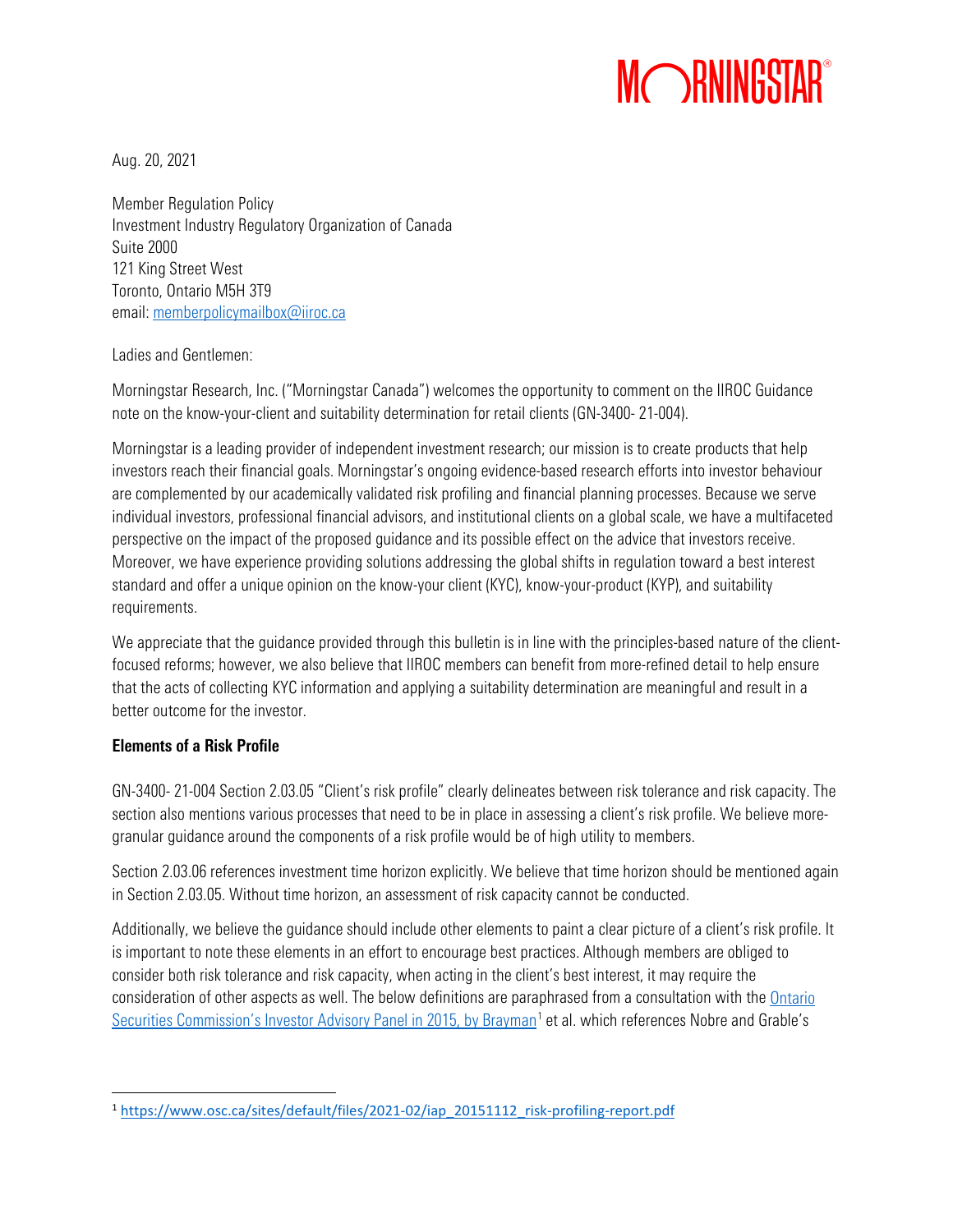

2015 work, "The Role of Risk Profiles and Risk Tolerance in Shaping Client Investment Decisions ," and separate objective, subjective, and external factors.

Objective Factors:

| Risk Capacity: | The financial ability of a client to endure any potential financial loss.                                                                                                                            |
|----------------|------------------------------------------------------------------------------------------------------------------------------------------------------------------------------------------------------|
| Risk Need:     | The amount of risk that should be expected in order for a client to meet specific financial<br>goals. Larger goals may require higher returns on investment that come at the cost of higher<br>risk. |

## Subjective Factors:

| Risk Tolerance:         | The willingness of the client to take on risk. It can be defined through one's attitude toward<br>risk and is often described as a high/low risk tolerance.                                                                                                                                                                                                                            |
|-------------------------|----------------------------------------------------------------------------------------------------------------------------------------------------------------------------------------------------------------------------------------------------------------------------------------------------------------------------------------------------------------------------------------|
| <b>Risk Aversion:</b>   | The disinclination or dislike a client has toward risk. A risk-averse individual is made uneasy<br>by and unlikely to engage in any risky behavior. Risk Aversion can be viewed as an antonym<br>to Risk Tolerance.                                                                                                                                                                    |
| Loss Aversion:          | This relates to prospect theory and the fact that investors often put a greater weighting on<br>avoiding outsize losses over producing outsize gains. Clients may tolerate the swings in the<br>market (risk tolerance) so long as they remain above a 'reference point'; however, should<br>portfolio values swing below said point, investors are prone to having adverse reactions. |
| Risk Composure:         | This is the likelihood that clients in a perceived crisis will behave fundamentally different from<br>their rational self and may take action that could crystalize losses. It can be measured based<br>on past decisions.                                                                                                                                                             |
| <b>Risk Preference:</b> | A client uses a combination of subjective and objective cognitive evaluations to generate a<br>Risk Preference. There may not always be justification for the individual's feelings regarding<br>preferences.                                                                                                                                                                          |

#### External Factors:

| Risk Perception: | A judgment that the client feels toward the severity of risk in association with the broader<br>economic environment. This perception can be heavily influenced by the media and/or |
|------------------|-------------------------------------------------------------------------------------------------------------------------------------------------------------------------------------|
|                  | through lack of understanding of the risks. The influence of Risk Perception and ambiguity<br>aversion may be reduced by greater financial literacy, education, or experience.      |

Collectively, the above factors culminate in a more complete risk profile. The fear in only referring to risk tolerance and capacity is the potential to limit collection of KYC information to bare minimums that may turn a questionnaire into a 'check the box' exercise, which is not the intent of the KYC process.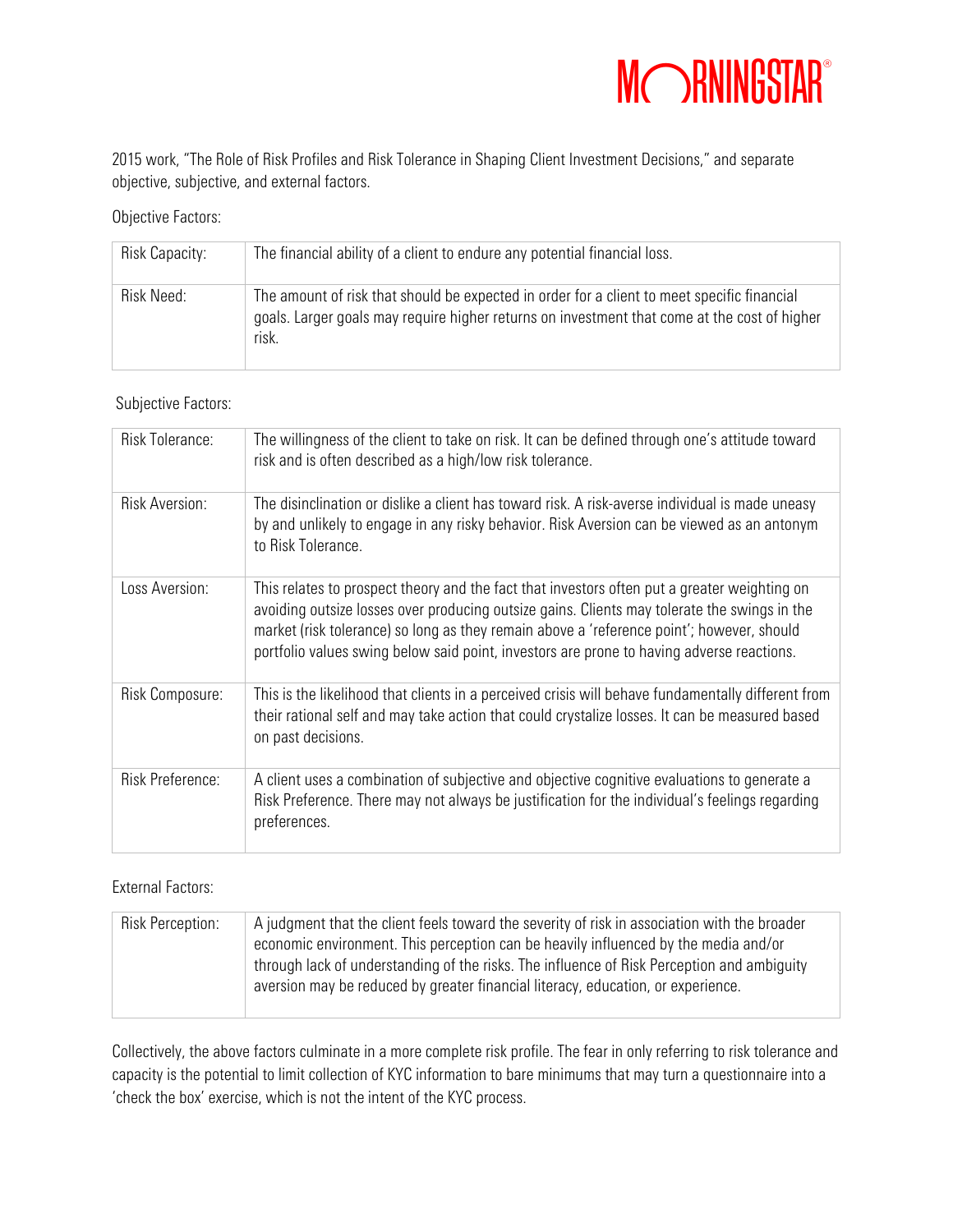

IIROC guidance captures elements of a risk profile at a broad level but does not specify which inputs will contribute to a client's risk tolerance as opposed to risk capacity. Given the often nuanced and somet imes-subjective nature of these factors, the use of some more-explicit examples or explanations could be of value.

- Liquidity needs reflect the need for the client to use a portion of their investment assets, usually to support a financial goal. If funds must be liquidated in a financial downturn to support these goals, it can lead to an accelerated depletion of investment assets from which the client cannot recover even when the markets do, leaving them potentially underfunded for the balance of their goal. This is the essence of capacity for loss.
- Questions having to do with a client's acceptance of a drop in portfolio value fall under risk tolerance, unless the client must withdraw money during these periods, which makes it a risk-capacity issue. The point is not the decline in portfolio value, but how much the client was obliged to liquidate during depressed investment values and the long-term impact it has on their goals (more in the following section). There may not be proper clarity without appropriate guidance on this difference.
- Debt is important as the servicing of debt is a nondiscretionary expense for the client and helps sets the minimum acceptable funding levels.
- Income that supports the goals, like Canadian Pension Plan payments, Old Age Security, or a defined-benefit pension, provides resources that are not subject to market volatility, allowing for increased capacity for the client. This is not the same as income during the accumulation stage for a client.

We appreciate that the regulation is not designed to be prescriptive but feel guidance to help clarify a common and more complete understanding is important.

## Delineating Severity of Failure in Measurement Risk Capacity

When calculating a measure for risk capacity, [our research](https://academyfinancial.org/resources/Documents/Proceedings/2011/B2-Brayman.pdf)<sup>[2](#page-2-0)</sup> points to the need for delineation in *severity* of failure. There is a stark difference between a catastrophic failure scenario (for example, where an investor significantly outlives their capital and cannot support nondiscretionary spending) and a scenario where there is a gap between target income and what the portfolio is able to support inclusive of capital withdrawals. In the latter scenario, cost mitigation through the adjustment of discretionary spending can facilitate increased capacity.

The downfall of framing risk capacity as 'the ability to withstand losses' is that it alludes to a pass/fail scenario. In reality, an investor who has withstood a bear market and continues to stay invested will likely not have lost value in their portfolio after the recovery period. Rather, they exhibit a lower annualized rate of return. When determining a client's capacity for risk, it is imperative that the 'depth' of this gap is assessed as opposed to a simple pass/fail analysis. The former analysis adds clarity to potential portfolio outcomes and will aid in setting or resetting goals. If this gap isn't assessed properly and analysis is limited to a pass/fail scenario, the advisor risks putting a client in an overly conservative asset allocation.

<span id="page-2-0"></span> <sup>2</sup> <https://academyfinancial.org/resources/Documents/Proceedings/2011/B2-Brayman.pdf>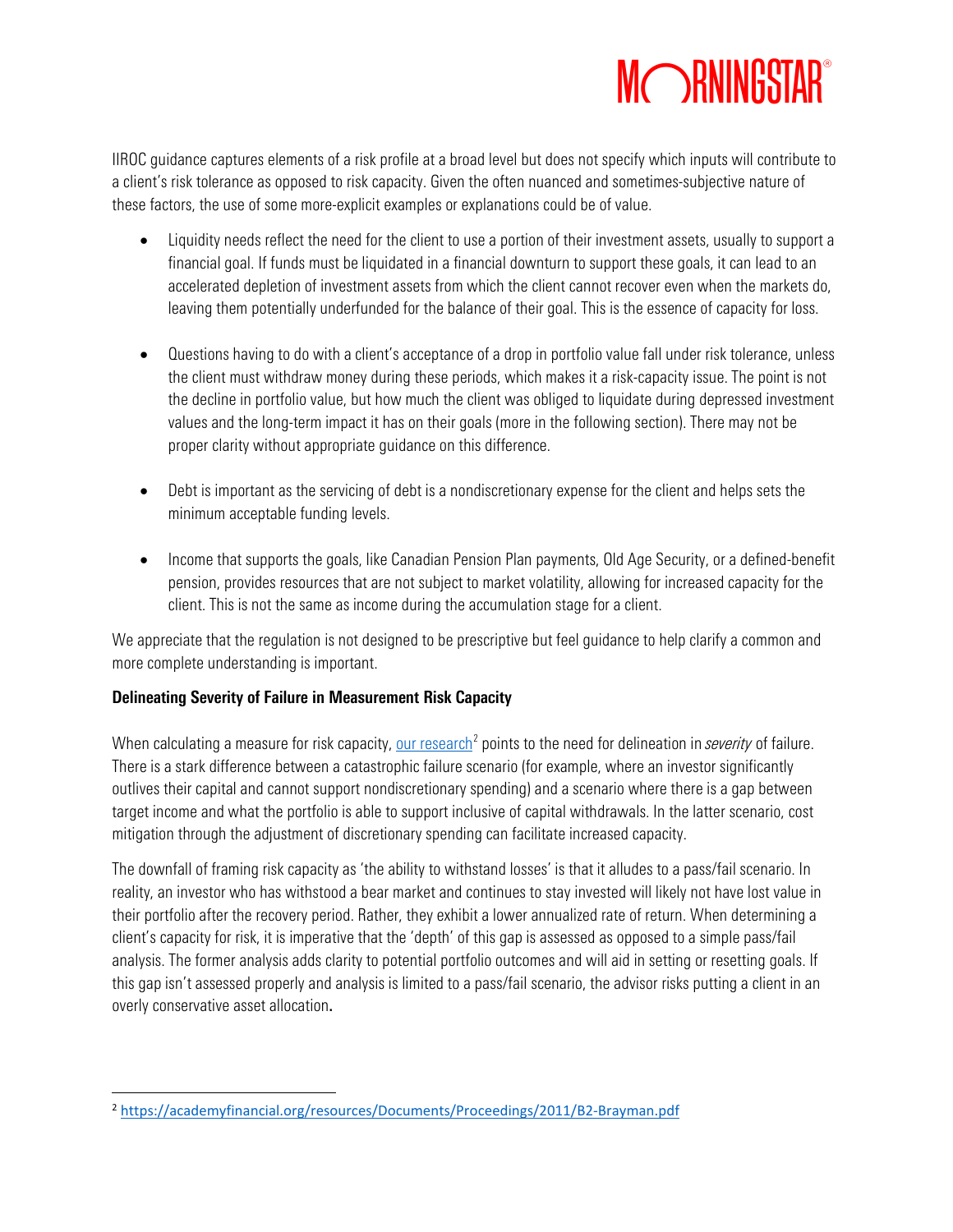

#### Supportable and Reliable Questionnaires

GN-3400- 21-004 Section 2.03.05 states that 'the process for developing a client's risk profile should be supportable and reliable.' It is our opinion that the definition of 'supportable and reliable' is vague and can benefit from concrete guidance.

A reliable process should yield results that are (1) consistent over time regardless of market conditions and (2) include the capability to detect and flag conflicting answers such that an advisor can further clarify with a client when such incidents occur, as called for in NI 31-103 and its companion policy. With regard to consistency, risk tolerance assessments that that are correlated with short-term market performance (positive or negative) are dangerous for clients and advisors. Tests that result in inconsistent measures can result in placing a client in an asset allocation that is too conservative (in the case where the questionnaire is applied during market drawdown periods) or too aggressive (in the case of a bull market). Both situations are a detriment to the investment outcomes for the client. Hence, we urge IIROC to include guidance around the consistency of a client's risk profile as a benchmark of a properly designed questionnaire. If it is found that risk tolerance changes as market conditions do, the design of questionnaire itself should be revisited.

The benefits of a truly supportable and reliable KYC process far outweigh the costs of proper design, not only through the reduced legal risks to the firm and advisor but also through the reduction of portfolio turnover during market drawdown periods.

## **Suitability**

Under section 3.02, members receive little guidance on what would constitute a suitable recommendation aside from assuring that both KYP and KYC information is collected and the frequency at which it must be updated.

In our opinion, a demonstration of suitability should include evidence-based structured thinking around the relationship between a client's risk profile and asset allocation. The approach should be applied consistently across a book of business and backed by sound research methodologies. The methodologies being employed should be well documented and understood by the advisor and potentially the investor.

Quantifiable scores for both a client's risk profile and a risk score for a proposed allocation would be useful tools to consider and are prevalent in the industry. However, we caution that these respective scores can often stem from disparate methodologies and can be of different scales. For example, a client risk score of '50' does not equate to a 50/50 equity/fixed-income asset mix. The essence of suitability is the translation of these scores.

We understand that the principles-based nature of the guidance allows room for professional judgment. However, on this topic, we urge the IIROC and the industry as a whole to aspire to a higher standard above and beyond professional judgment.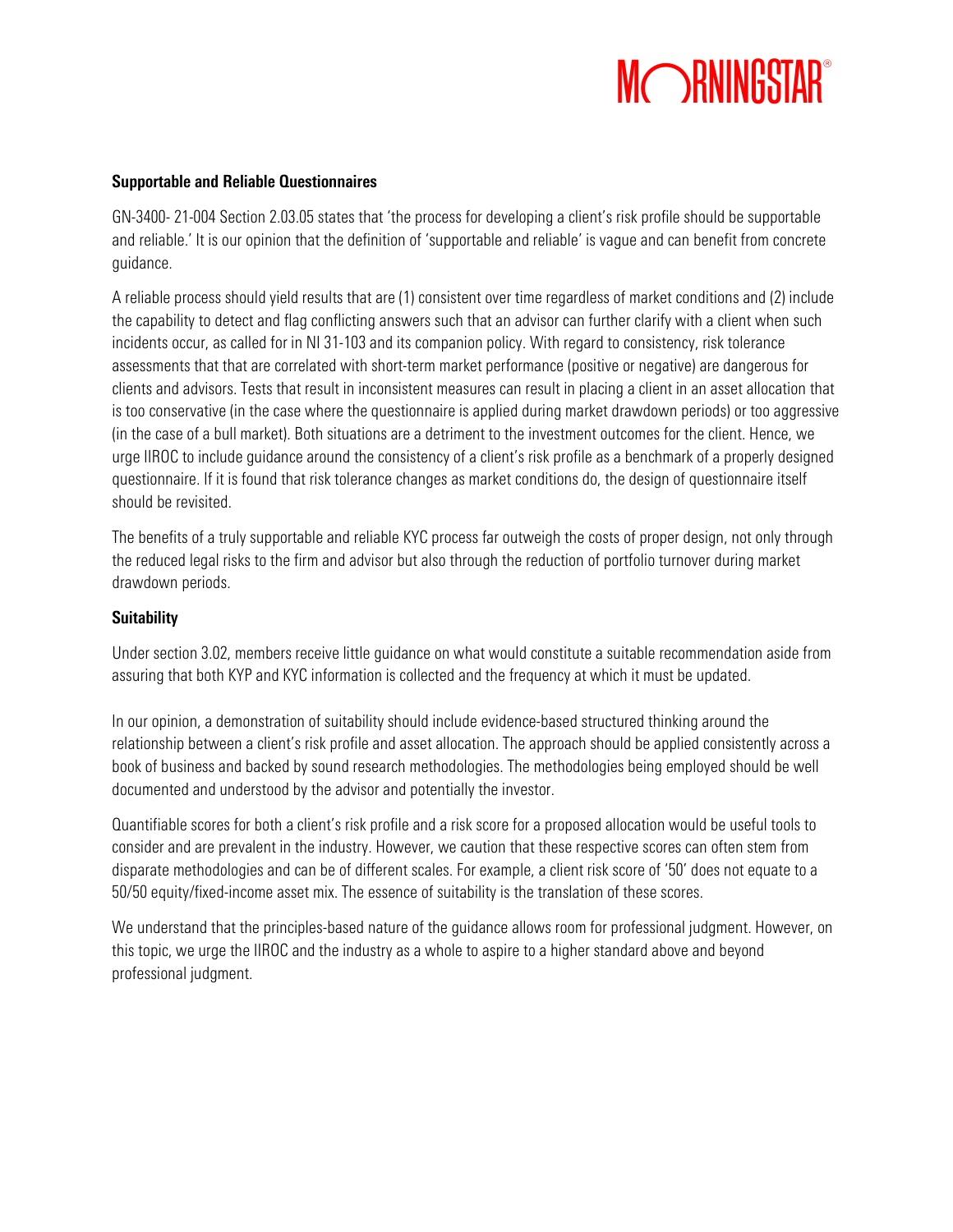

#### Measuring Portfolio Risk

In Morningstar's consults with industry participants, we recognize that several members rely largely on the 'risk level' that is defined by the Canadian Securities Administrators<sup>[3](#page-4-0)</sup> as measure of a product's riskiness. We caution that relying solely on this level (which is, in essence, a 10-year standard deviation of returns) may systematize unwanted behavior due to the nature of the measure, given the KYP obligations and required consideration of an investment's risk. On a stand-alone basis, the measure fluctuates with the market and does not factor in the correlation between different asset classes.

The below table outlines a short study looking at rolling 10-year trailing standard deviation of afterfee returns on an annual basis over the past six years for a universe of 1,076 mutual funds and exchange-traded funds with inception dates prior to July 31, 2005. A risk level was assigned to each fund in line with the CSA's guidelines (that is, a fund with a 10-year standard deviation of 8 would receive a 'Low to Medium' risk level). The study summarizes the number of times over the six years between July 2015 and July 2021 where the conceptual 'risk level' would have changed because of the breach of risk level thresholds. For example, among the 252 allocation products studied, 69 (27%) would have changed risk levels twice over the span of six years if we observed the level in July of each year.

| # of Risk Level Changes |  |  |  |
|-------------------------|--|--|--|
|                         |  |  |  |
| ixed Income             |  |  |  |
| ادمہ                    |  |  |  |
| <b>Money Market</b>     |  |  |  |
| Grand Intal             |  |  |  |

Exhibit 1 Study of Trailing 10-Year Standard Deviation Changes, 2015-21, Canada-Domiciled Mutual Funds and ETFs

Source: Morningstar Research Inc.| 10-Year Standard Deviations Captured July 31, 2015-21 | Oldest Share Class Only | Excludes merged and liquidated funds.

It is unlikely that 27% of surviving allocation funds changed their mandates twice over the above time frame. As such, if members rely only this measure of product risk and in turn make recommendations to modify the portfolio, the process may act as a mechanism to crystallize losses, in particular during bear markets when risk level is more likely to increase and trigger an advisor to make changes in a client portfolio.

The effects of reliance upon this measure can potentially result in structural consequences at the firm level, given that KYP requirements also require firms to monitor their product shelves for significant changes, of which a change in risk level might be considered as such.

Finally, we point out that the global financial crisis is often viewed as a 'black swan' event. Our research<sup>[4](#page-4-1)</sup> indicates that large market corrections like this happen for domestic equities far more frequently than investors care to remember. The duration of the recovery period after market drawdowns, combined with the severity of market drawdowns, ties heavily into a client's risk capacity, neither of which are captured in a calculation of the 'risk level.'

<span id="page-4-0"></span> <sup>3</sup> [https://www.osc.ca/sites/default/files/pdfs/irps/ni\\_20161208\\_81-101-81-102\\_csa-mutual-fund-risk.pdf](https://www.osc.ca/sites/default/files/pdfs/irps/ni_20161208_81-101-81-102_csa-mutual-fund-risk.pdf)

<span id="page-4-1"></span><sup>4</sup> <https://www.morningstar.com/features/what-prior-market-crashes-can-teach-us-in-2020>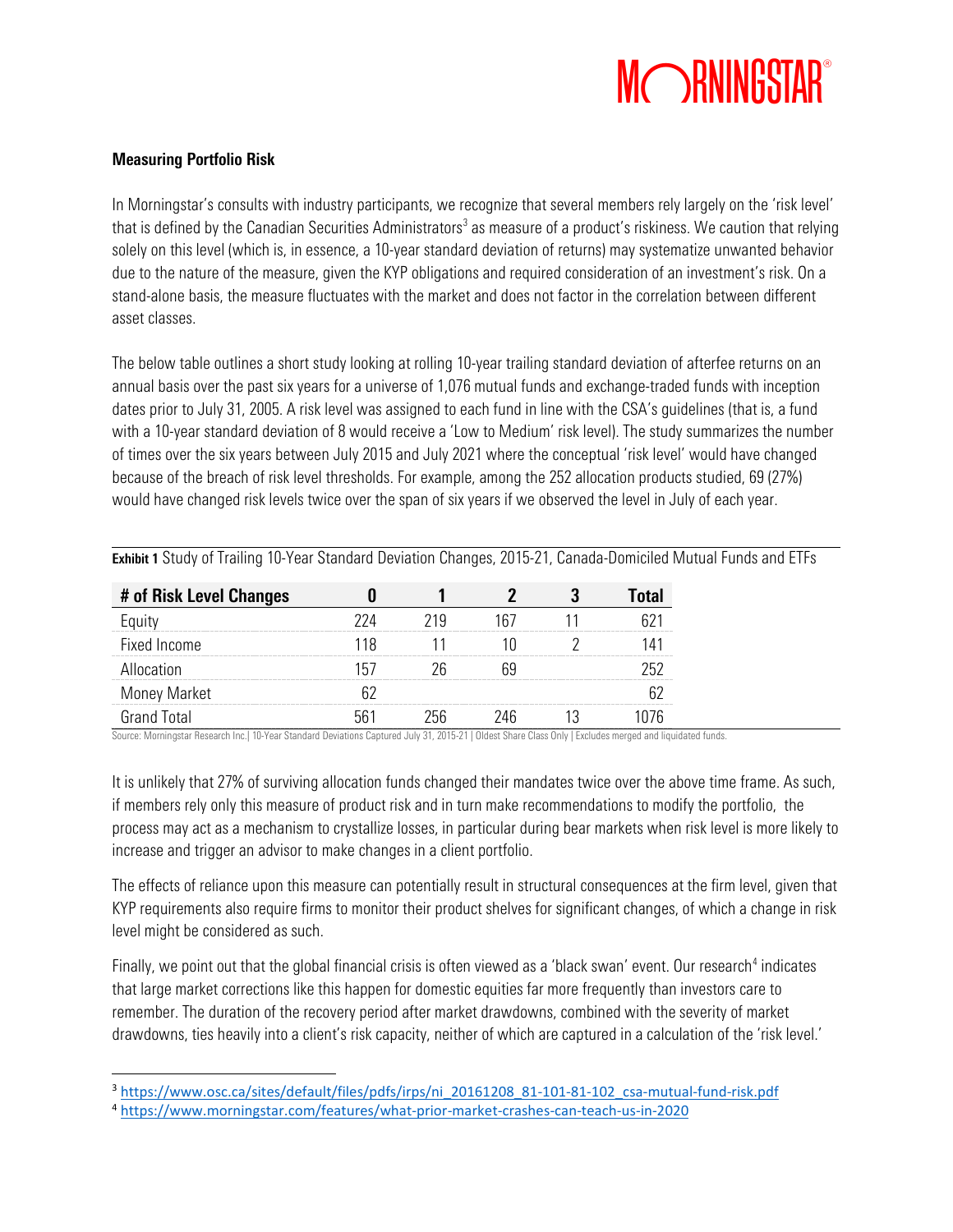

We recommend members and firms look to utilize risk methodologies whose ratings and scores are decoupled from short-term market volatility and, hence, better represent not only the intent of the fund but also the best interest of the investor.

#### Nonfinancial Preferences (ESG)

If the intent of the client-focused reforms is indeed to put the client's interests first, then a complete investor profile would include their desire to invest in line with their values and beliefs and intention to invest sustainably.

Although at present there is no guidance or formal regulation from the CSA in regard to identifying and classifying sustainable investments, we do not believe that this should preclude IIROC members from ensuring that preferences to invest in these types of products is captured in the KYC process. In addition, environmental, social, and governance risks can often be financially material, and consideration of said risks would be a prudent consideration especially if a client has a preference in investing sustainably.

According to Morningstar's data, the assets invested in sustainable mutual funds and ETFs from Canada-domiciled fund manufacturers at the end of the second quarter of 2021 totaled CAD 26 billion, representing a year-over-year growth in assets of 130%. We expect that retail demand for investing sustainably will continue to rise exponentially in Canada.



**Exhibit 2** Aggregate Fund Size of Canadian Sustainable Investments (Excludes Funds of Funds, CAD) ▲ Active ▲ Passive

Our data also indicates that globally, mutual funds and ETFs that follow a sustainable mandate (according to their prospectuses) have performed in line with their nonsustainable counterparts on an afterfee basis. Locally, of the 38 sustainable funds with a 10-year track record from Canada-domiciled fund companies, 21 have outperformed respective category peers on an afterfee basis.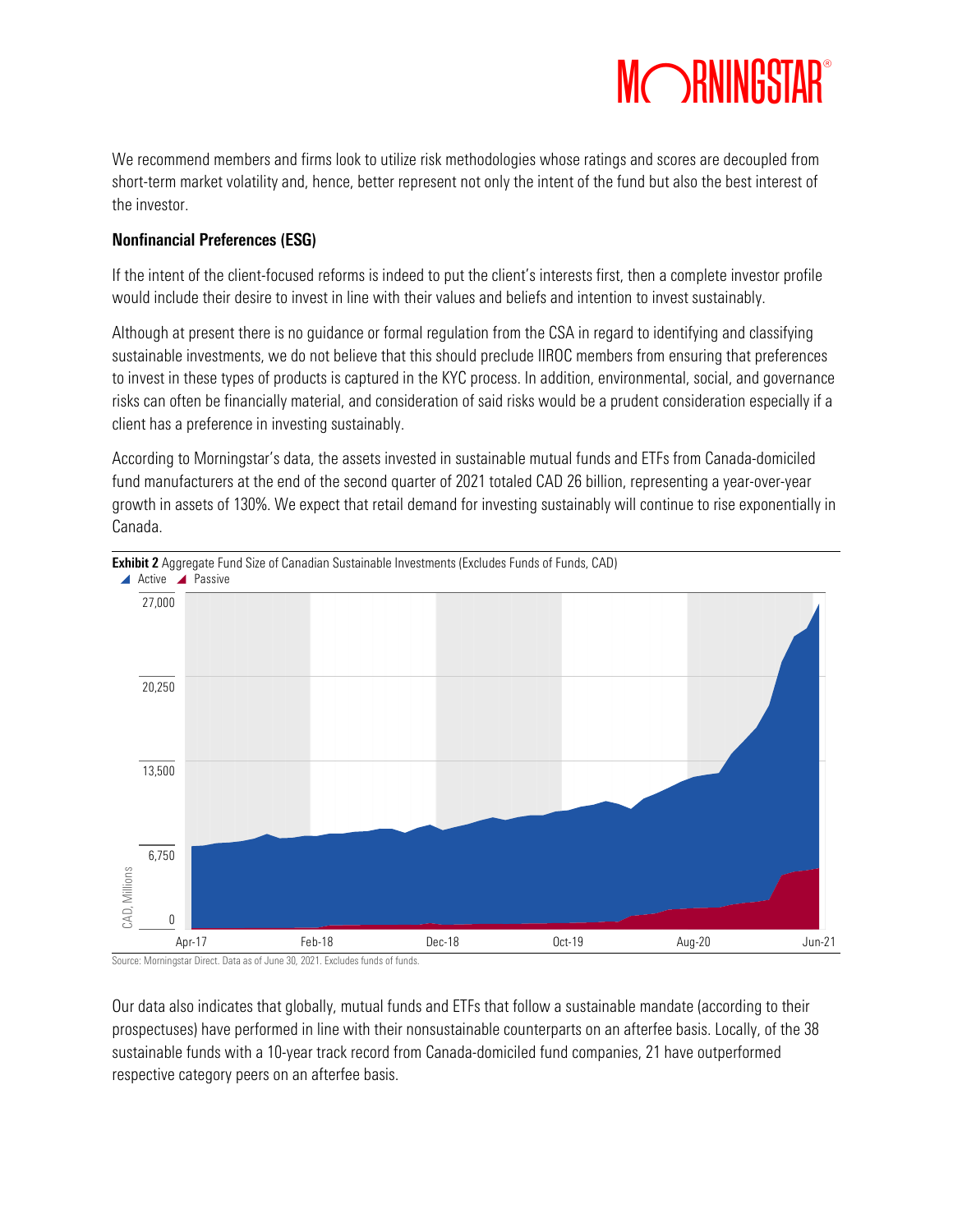

Exhibit 3 10-Year Net Returns vs. CIFSC Category Average, Canada-Domiciled Sustainable Investments, CAD

|                                  | 1st<br><b>Quartile</b> | 2nd<br><b>Quartile</b> | 3rd<br><b>Quartile</b> | 4th<br><b>Quartile</b> | <b>Total</b>   |
|----------------------------------|------------------------|------------------------|------------------------|------------------------|----------------|
| <b>Allocation</b>                | 4                      | 4                      | 5                      | 3                      | 16             |
| Canadian Equity Balanced         | $\overline{2}$         |                        |                        |                        | $\overline{2}$ |
| Canadian Fixed Income Balanced   |                        |                        |                        |                        |                |
| <b>Canadian Neutral Balanced</b> |                        |                        |                        |                        |                |
| Global Equity Balanced           | $\overline{2}$         |                        |                        |                        | 5              |
| Global Fixed Income Balanced     |                        |                        | $\overline{2}$         |                        | $\overline{2}$ |
| <b>Global Neutral Balanced</b>   |                        |                        | $\overline{2}$         |                        | 4              |
| <b>Tactical Balanced</b>         |                        |                        |                        |                        |                |
| <b>Equity</b>                    | 5                      | 5                      | 3                      | 6                      | 19             |
| Canadian Equity                  | $\overline{2}$         |                        |                        |                        | 5              |
| Canadian Focused Equity          |                        |                        |                        | $\overline{2}$         | 2              |
| Canadian Small/Mid Cap Equity    |                        |                        |                        |                        |                |
| <b>Global Equity</b>             | 2                      | 3                      |                        | $\overline{2}$         | 8              |
| International Equity             |                        |                        |                        |                        |                |
| <b>US Equity</b>                 |                        |                        |                        |                        | $\overline{2}$ |
| <b>Fixed Income</b>              | 3                      |                        |                        |                        | 3              |
| Canadian Fixed Income            | $\overline{2}$         |                        |                        |                        | $\overline{2}$ |
| High Yield Fixed Income          |                        |                        |                        |                        |                |
| <b>Grand Total</b>               | 12                     | 9                      | 8                      | 9                      | 38             |

Source: Morningstar Research Inc. | Data as of July 31, 2021 | Universe: Mutual Funds and ETFs, Oldest Share Class Only.

A possible argument against the use of sustainable investments in other jurisdictions is the perception that sustainable products are more expensive. If a product charges a higher management expense ratio for an ESG-related feature, placing a client in said product may not be in their best interest. This said, there is no evidence that this is the case in Canada. Based on October 2020 data, it was found that sustainable funds and ETFs from Canada-domiciled fund manufacturers exhibited asset-weighted median management expense ratios that are close to or in line with nonsustainable funds.